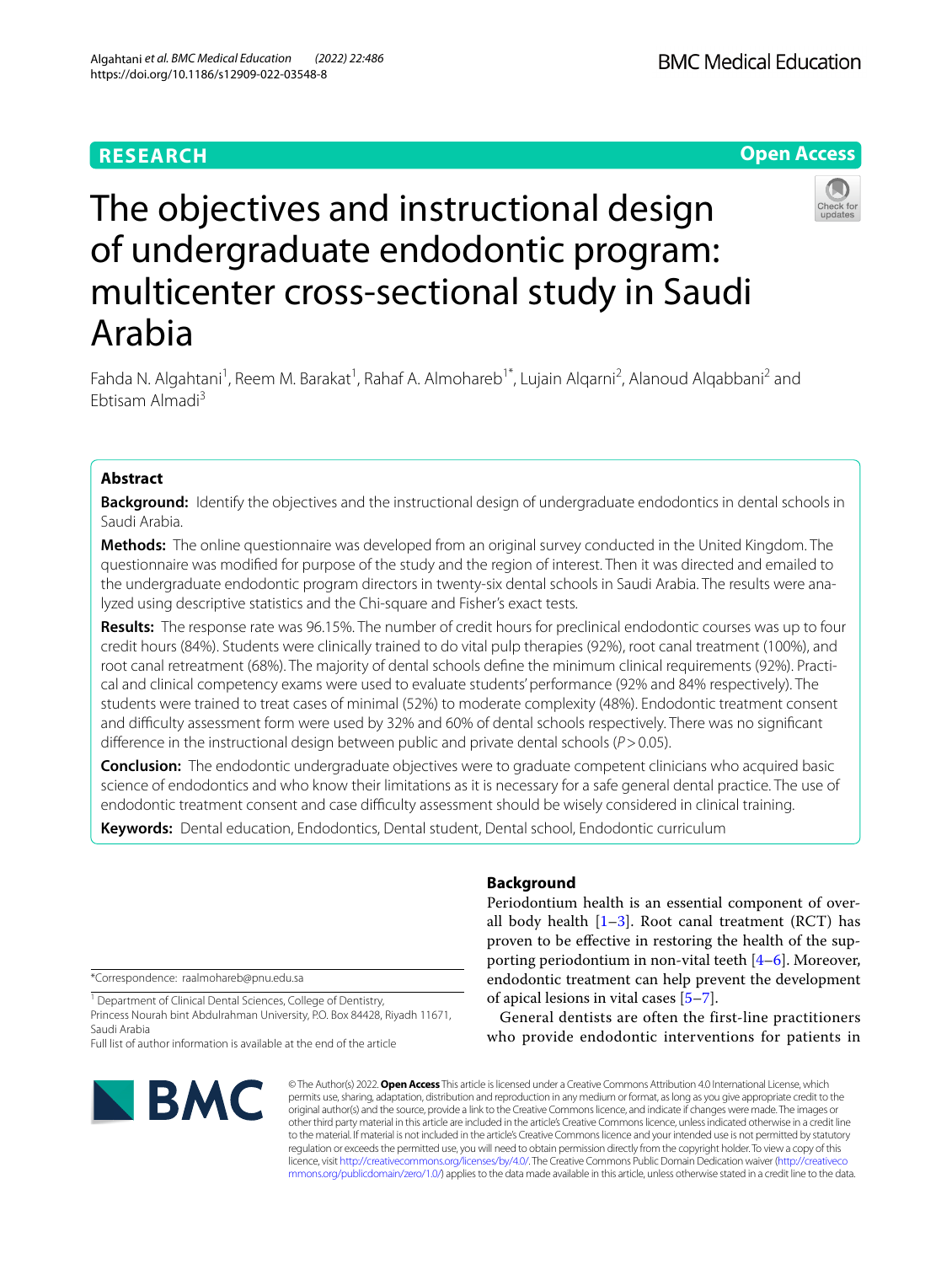need [\[8,](#page-7-6) [9\]](#page-7-7). Unfortunately, the quality of RCT in crosssectional studies is often described as inadequate or substandard  $[10-14]$  $[10-14]$  $[10-14]$ . Possible causes were the complexity of root canal procedures or the graduation of inexperienced practitioners [[15](#page-7-10), [16](#page-7-11)]. Fortunately, the introduction of modern technologies, instruments, and materials such as nickel-titanium rotary files and bioceramic sealers made RCT procedures simpler and more predictable for general practitioners [\[15,](#page-7-10) [17–](#page-7-12)[21](#page-7-13)].

Ideally, the undergraduate student should master case selection, become competent in using modern techniques for RCT, and have adequate clinical experience before graduation. Thankfully, these educational objectives are permissible when international treatment standards and guidelines are being followed in a well-designed dental curriculum. The Commission of Dental Accreditation (CODA), the Association of Dental Education in Europe (ADEE), and the European Society of Endodontology (ESE) recommended competency-based education in a comprehensive clinical care environment [[15,](#page-7-10) [22](#page-7-14), [23](#page-7-15)]. Furthermore, an endodontic difficulty assessment form or tool has been developed to help guide students and general dentists in case selection [\[24–](#page-7-16)[26\]](#page-7-17).

The Ministry of Education outlines the national qualification framework for the dental specialty in Saudi Arabia. This framework was made to meet the demand for nationally and internationally qualified Saudi dental graduates [\[27\]](#page-7-18). Saudi dental graduates are expected to provide high-quality services inside the country and complete their studies or work abroad. Competency-based education is integral to the academic curriculum because it measures and verifies the attainment of intended program learning outcomes [[28](#page-8-0)]. Finally, dental graduates have to commit to a lifelong journey of continuing education and meet the requirements for Saudi licensure registration [[29\]](#page-8-1). However, studies found that Saudi students were not confident in doing steps of RCT or in managing endodontic emergencies [\[30–](#page-8-2)[32](#page-8-3)]. A similar finding was also reported internationally which signifies the importance of well-designed undergraduate endodontic curricula [[33](#page-8-4)[–35\]](#page-8-5).

Knowledge about the quality of undergraduate endodontic education for dental practitioners in Saudi Arabia is obscure due to the absence of national observational studies. Therefore, this study aimed to investigate the endodontic course directors' main objectives from undergraduate endodontic education in dental schools of Saudi Arabia. Furthermore. The study will explore the instructional design of endodontic education that course directors followed to meet their objectives.

## **Material and method**

The study was exempt from ethical approval by the institutional review board at Princess Nourah Bint Abdulrahman University (IRB log number: 20–016). The questionnaire was developed from a previous survey made in the United Kingdom [[36\]](#page-8-6) and modifed to suit the region of interest and the study objectives. The modifed questionnaire was written in the English language and piloted on a convenient sample of endodontic faculty. Comments about wording sentences, abbreviations, and punctuations were reviewed and discussed. The suggested changes were considered in the fnal version of the questionnaire.

The online questionnaire (SurveyMonkey, Momentive, CA, USA) started with a clarifcation of study objectives, assurance of confdentiality, and consent for participation. The first question was the type of school sector, followed by a question about the program director's objectives in the undergraduate endodontic program. There were eleven questions related to the instructional design of endodontic education (Table [1\)](#page-2-0). All the questions required an answer before complete submission. The newly developed questionnaire was internally piloted and tested for readability and modifed accordingly.

A list of all the public and private dental schools in Saudi Arabia was obtained from the Ministry of Education, and the emails of the Deans were obtained from the Saudi Dental Education Society. The Deans were initially contacted with the objectives of the study and to obtain their consent for participation. Then they were requested to email the questionnaire to the undergraduate endodontic program director, who will answer the questions on behalf of the dental school. The responses were analyzed using JMP statistical software (SAS Institute, NC, USA) and the data were summarized using descriptive statistics. The Chi-square and Fisher's exact tests were used to statically determine the relationship between the collected categorical data and the type of dental school. The level of significance was  $P \leq 0.05$ .

# **Results**

Twenty-fve out of the twenty-six dental schools answered the questionnaire resulting in a 96.15% response rate. The number of participating public dental schools was 18 (72%) and seven private dental schools  $(28%)$ . The program directors' objectives of undergraduate endodontic education were collectively summarized into three main objectives. The first objective is to acquaint students with the basic science of endodontics such as histology, microbiology, pathology, anatomy, and radiology. The second objective was to prepare a dental graduate who is competent in endodontic diagnosis, treatment planning, and management of simple root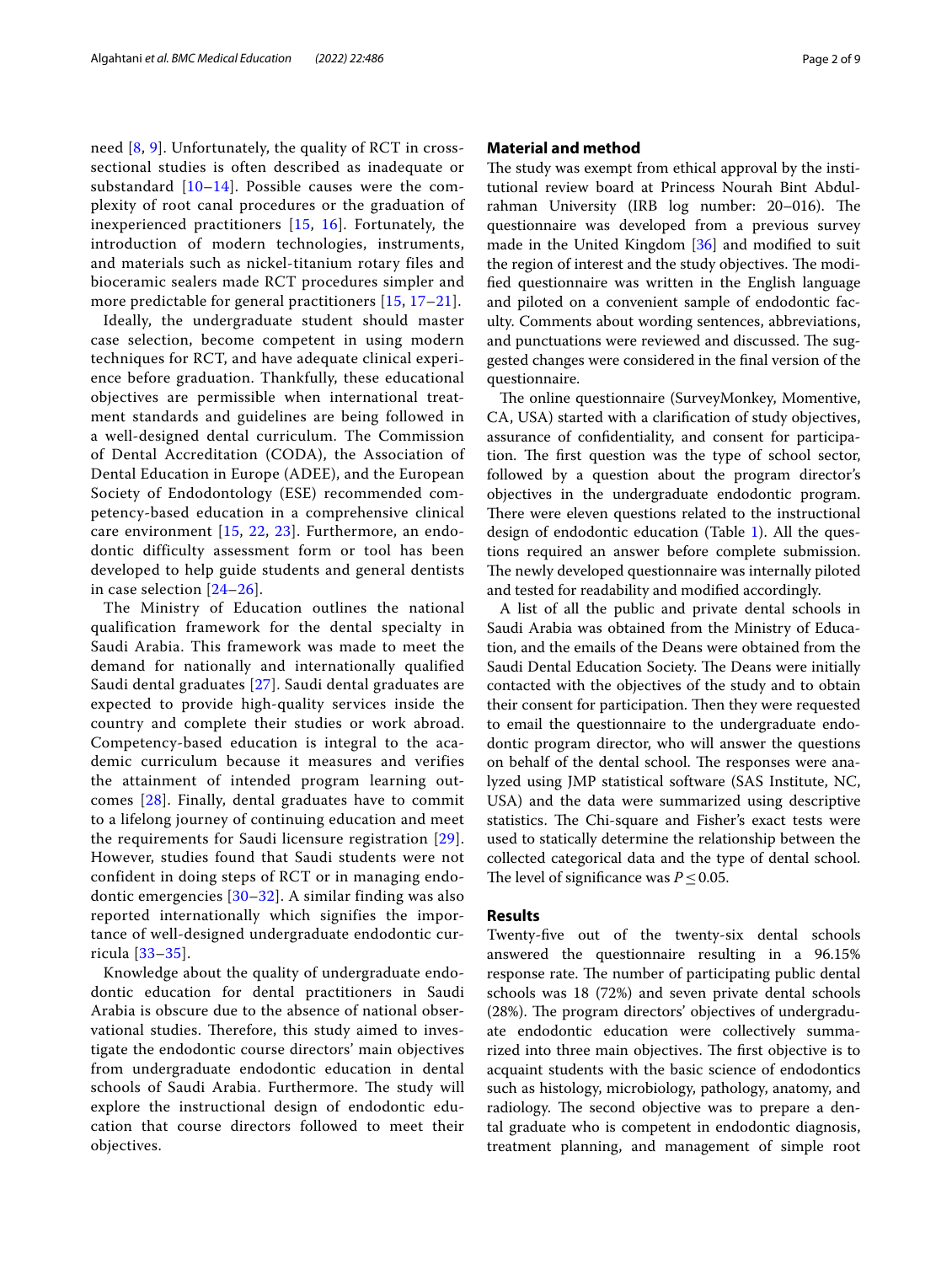#### <span id="page-2-0"></span>**Table 1** The qestionnaire

| General              | • Please select your college/university's main sector or alliance (government sector, private sector)                                                                                                                                                                                                                                                                                                                                                                                                                                                                                     |
|----------------------|-------------------------------------------------------------------------------------------------------------------------------------------------------------------------------------------------------------------------------------------------------------------------------------------------------------------------------------------------------------------------------------------------------------------------------------------------------------------------------------------------------------------------------------------------------------------------------------------|
| Objective            | • In a few statements. Mention the main aim of undergraduate endodontic education in your school?                                                                                                                                                                                                                                                                                                                                                                                                                                                                                         |
| Instructional design | 1- Please select the credit hours <sup>a</sup> for preclinical courses. (4 credit hours or less, 5 or 6 credit hours, 7 or 8 h, more than 8 credit<br>hours)                                                                                                                                                                                                                                                                                                                                                                                                                              |
|                      | 2- Which of these topics are taught in the didactic teaching of the endodontic program? Check all applicable (root canal anatomy<br>and pulp histology, pulp pathology and endodontic microbiology, endodontic radiology, endodontic materials, vital pulp thera-<br>pies, root canal treatment on immature teeth with non-vital pulp tissue, root canal treatment, root canal re-treatment, endodontic<br>surgery, endodontic regeneration, restoration of root-filled teeth, bleaching of endodontically treated teeth, dental trauma,<br>endodontic emergency, other (please specify)) |
|                      | 3- What are the types of root canals used in the laboratory setting? Check all applicable (canals in natural teeth, canals in plastic<br>teeth available commercially, canals in acrylic blocks with simple curves, canals in acrylic blocks with S-shaped curve, 3D printed<br>teeth with canals)                                                                                                                                                                                                                                                                                        |
|                      | 4- Select the teeth that undergraduate students are allowed to treat in clinics. Check all applicable (incisors and canines, premo-<br>lars, first molar, second molar)                                                                                                                                                                                                                                                                                                                                                                                                                   |
|                      | 5- Which type of treatments are allowed to be performed by students during pre-clinical/clinical endodontic training? Choose all<br>applicable (vital pulp therapies including pulp capping and pulpotomy, root canal treatment, root canal re-treatment, endodontic<br>surgery, treatment of teeth with open apices, pulp regeneration.)                                                                                                                                                                                                                                                 |
|                      | 6- Is there any definition for a minimum number of teeth clinically required to be completed before graduation? (yes, no)                                                                                                                                                                                                                                                                                                                                                                                                                                                                 |
|                      | 7- if yes, please indicate the number of teeth or canals in each applicable category: Incisors or single canal system (comment<br>space), premolars or two canals system (comment space), molars or three to four canals system (comment space), other (com-<br>ment space)                                                                                                                                                                                                                                                                                                               |
|                      | 8- Is there any practical competency exam? Select the applicable. (preclinical: anterior, premolar, molar, none) (clinical: anterior,<br>premolar, molar, none)                                                                                                                                                                                                                                                                                                                                                                                                                           |
|                      | 9- Are students using a treatment consent that is specific for endodontics? (Yes, a special endodontic consent form is present, the<br>tx consent is embedded in the general dental tx consent, verbal consent, and mutual agreement)                                                                                                                                                                                                                                                                                                                                                     |
|                      | 10- Do you follow a difficulty assessment form before assigning clinical cases to students? (yes, the American Association of Endo-<br>dontics (AAE) difficulty assessment form, yes, there is a difficulty assessment form. (not AAE form), no special difficulty assessment<br>form)                                                                                                                                                                                                                                                                                                    |
|                      | 11- Select the level of case complexity that students are trained to do in clinics using the AAE difficulty assessment form (cases of                                                                                                                                                                                                                                                                                                                                                                                                                                                     |

minimal difficulty, cases of moderate difficulty, cases of high difficulty)

<sup>a</sup> One credit hour is equal to 15 contact hours of lecture or direct instruction time. Also, one credit hour is equal to 30 contact hours of laboratory/preclinical simulation time

canal treatments, traumatic dental injuries, and emergencies. They also emphasized that every graduate is aware of the importance of recall and knows how to evaluate the success of their intervention. The third objective was to follow endodontic international standards and guidelines in preparing graduates, and equip them with the ability to recognize the limitation of their skills and experience in managing difficult cases and the necessity of referral in these situations.

The answers to several instructional design questions and their statistical association to the type of den-tal school are presented in Table [2](#page-3-0). The students spend four credit hours or less in preclinical endodontic training (84%), where they are trained using natural teeth (96%). In the clinical setting, students are allowed to mainly treat anterior teeth (100%), premolars (100%), and frst molars (92%). Only 36% of the programs train students to treat second molars. Moreover, students are trained to do vital pulp therapy and root canal treatment. However, none of the schools allow students to do apical surgery and only two schools train students to do pulp regeneration. Few schools require students to use a special endodontic treatment consent (32%) and the same applies to using the endodontic difficulty assessment form (40%) (Table [2](#page-3-0)). Students are allowed to treat simple and moderately difficult cases only.

All of the undergraduate endodontic programs cover the following topics in their teaching: Root canal anatomy and pulp histology (100%), pulp pathology and endodontic microbiology (100%), endodontic radiology (100%), endodontic materials (100%), root canal treatment (100%). Moreover, the majority of dental schools are teaching vital pulp therapy (84%), root canal treatment of immature teeth with necrotic pulp (88%), root canal retreatment (88%), endodontic surgery (84%), endodontic regeneration (80%), restoration of root-flled teeth (92%), bleaching of endodontically treated teeth (72%), dental trauma  $(84%)$ , endodontic emergency  $(92%)$ . There are four dental schools (16%) that mentioned other topics such as endodontic diagnosis and diferential diagnosis, case selection and treatment planning, visual aids for diagnosis, endo-perio relationship, resorption, endodontic pain management, rotary fles, magnifcation, and endodontic advancement. The Chi-square and Fisher's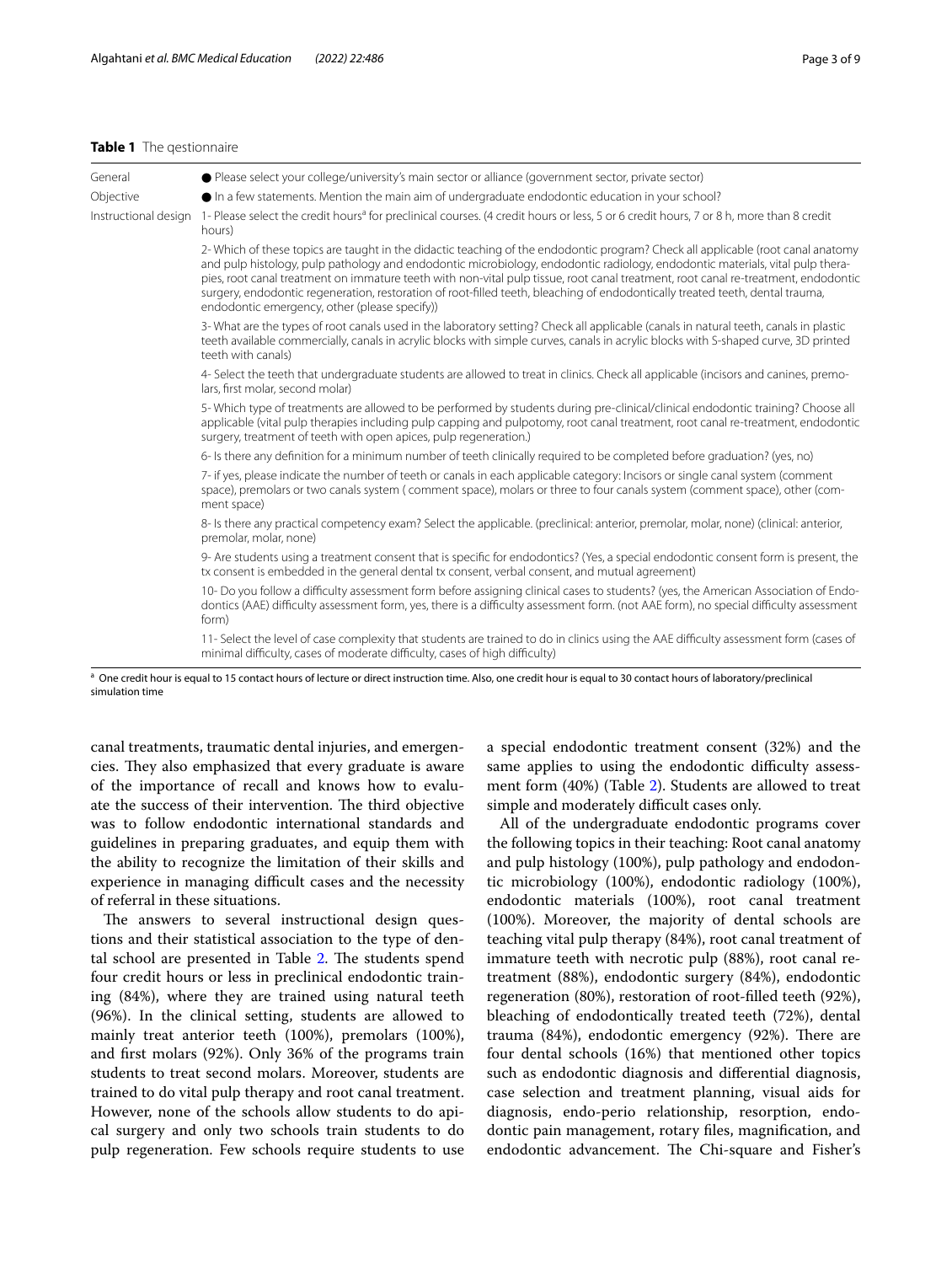| The topic                                          | The answer                                      | <b>Dental</b><br>schools n<br>(%) | Dental school<br>type n |                | <b>Public versus</b><br>private schools |
|----------------------------------------------------|-------------------------------------------------|-----------------------------------|-------------------------|----------------|-----------------------------------------|
|                                                    |                                                 |                                   |                         | Public Private | (P-value)                               |
| Credit hours for preclinical courses               | 4 or less                                       | 21 (84)                           | 14                      | $\overline{7}$ | $P = 0.66$                              |
|                                                    | 5 or 6                                          | 1(4)                              | $\mathbf{1}$            | $\Omega$       |                                         |
|                                                    | 7 or 8                                          | 0(0)                              | $\circ$                 | $\mathbf 0$    |                                         |
|                                                    | More than 8                                     | 3(12)                             | 3                       | $\overline{0}$ |                                         |
| Types of root canals used in the pre-clinic train- | Canals in natural teeth                         | 24 (96)                           | 17                      | $\overline{7}$ | $P = 0.38$                              |
| ing                                                | Canals in plastic teeth available commercially  | 12(48)                            | 11                      | $\mathbf{1}$   |                                         |
|                                                    | 3D printed teeth with canals                    | 4(16)                             | 3                       | $\mathbf{1}$   |                                         |
|                                                    | Canals in acrylic blocks with simple curves     | 2(8)                              | $\overline{2}$          | $\overline{0}$ |                                         |
|                                                    | Canals in acrylic blocks with an S-shaped curve | 0(0)                              |                         |                |                                         |
| Type of teeth allowed to be treated in the clinic  | Incisors and canine                             | 25 (100)                          | 18                      | 7              | $P = 0.54$                              |
|                                                    | Premolars                                       | 25 (100)                          | 18                      | $\overline{7}$ |                                         |
|                                                    | $1st$ molar                                     | 23 (92)                           | 18                      | 5              |                                         |
|                                                    | 2 <sup>nd</sup> molar                           | 9(36)                             | 6                       | 3              |                                         |
| Treatments allowed in the clinic                   | Vital pulp therapies                            | 23 (92)                           | 17                      | 6              | $P = 0.82$                              |
|                                                    | Root canal treatment                            | 25 (100)                          | 18                      | $\overline{7}$ |                                         |
|                                                    | Root canal re-treatment                         | 17(68)                            | 12                      | 5              |                                         |
|                                                    | Endodontic surgery                              | 0(0)                              | $\circ$                 | $\mathbf 0$    |                                         |
|                                                    | Treatment of immature teeth                     | 5(20)                             | $\overline{2}$          | 3              |                                         |
|                                                    | Pulp regeneration                               | 2(8)                              | $\mathbf{1}$            | $\mathbf{1}$   |                                         |
| Minimum dental requirements                        | Yes                                             | 23 (92)                           | 17                      | 6              | $P = 0.49$                              |
|                                                    | <b>No</b>                                       | 2(8)                              | $\mathbf{1}$            | $\mathbf{1}$   |                                         |
| Practical competency exam (preclinical)            | Yes                                             | 23 (92)                           | 15                      | 7              | $P = 0.80$                              |
|                                                    | No                                              | 2(8)                              | $\overline{2}$          | $\overline{0}$ |                                         |
| Clinical competency test                           | Yes                                             | 21 (84)                           | 14                      | $\overline{7}$ | $P = 0.54$                              |
|                                                    | <b>No</b>                                       | 2(8)                              | $\overline{2}$          | $\Omega$       |                                         |
|                                                    | No response                                     | 2(8)                              | $\overline{2}$          | $\mathbf 0$    |                                         |
| The use of treatment consent                       | Special endodontic treatment consent            | 8(32)                             | $\overline{7}$          | $\mathbf{1}$   | $P = 1.00$                              |
|                                                    | Embedded in the general dental tx consent       | 12(48)                            | $\overline{7}$          | 5              |                                         |
|                                                    | Verbal consent and mutual agreement             | 5(20)                             | $\overline{4}$          | $\mathbf{1}$   |                                         |
| The use of difficulty assessment form              | AAE difficulty assessment form                  | 12(48)                            | 11                      | $\mathbf{1}$   | $P = 0.37$                              |
|                                                    | A difficulty assessment form. (not AAE form)    | 3(12)                             | $\mathbf{1}$            | $\overline{2}$ |                                         |
|                                                    | No special difficulty assessment form           | 10(40)                            | 6                       | $\overline{4}$ |                                         |
| The level of case complexity                       | Cases of minimal difficulty                     | 13(52)                            | 11                      | $\overline{2}$ | $P = 0.21$                              |
|                                                    | Cases of moderate difficulty                    | 12(48)                            | 7                       | 5              |                                         |
|                                                    | Cases of high difficulty                        | 0(0)                              | $\Omega$                | $\overline{0}$ |                                         |

<span id="page-3-0"></span>**Table 2** The instructional design of undergraduate endodontics in Saudi dental schools and the relationship between the collected categorical data and the type of dental school

Statistical signifcance was set on *P*≤0.05

exact tests reveled no signifcant assosiations between the type of the instructional design and the type of dental schools  $(P>0.05)$ .

The majority of the dental schools (92%) required students to pass a preclinical practical competency before commencing clinical training. The students have to pass a preclinical root canal treatment competency on anterior teeth (36%), premolars (32%), and molars (24%) before the beginning of clinical training. Four dental schools mentioned that the preclinical competency exam was both on anterior and premolar teeth. One school conducted three preclinical competency exams using plastic teeth, one on an anterior tooth, premolar, and molar. For clinical competency exams, most schools performed them on either anterior teeth (56%), premolars (44%), or both (16%). Clinical competency exams on molars were less emphasized compared to other teeth types (28%). One school stated that their competency exam involved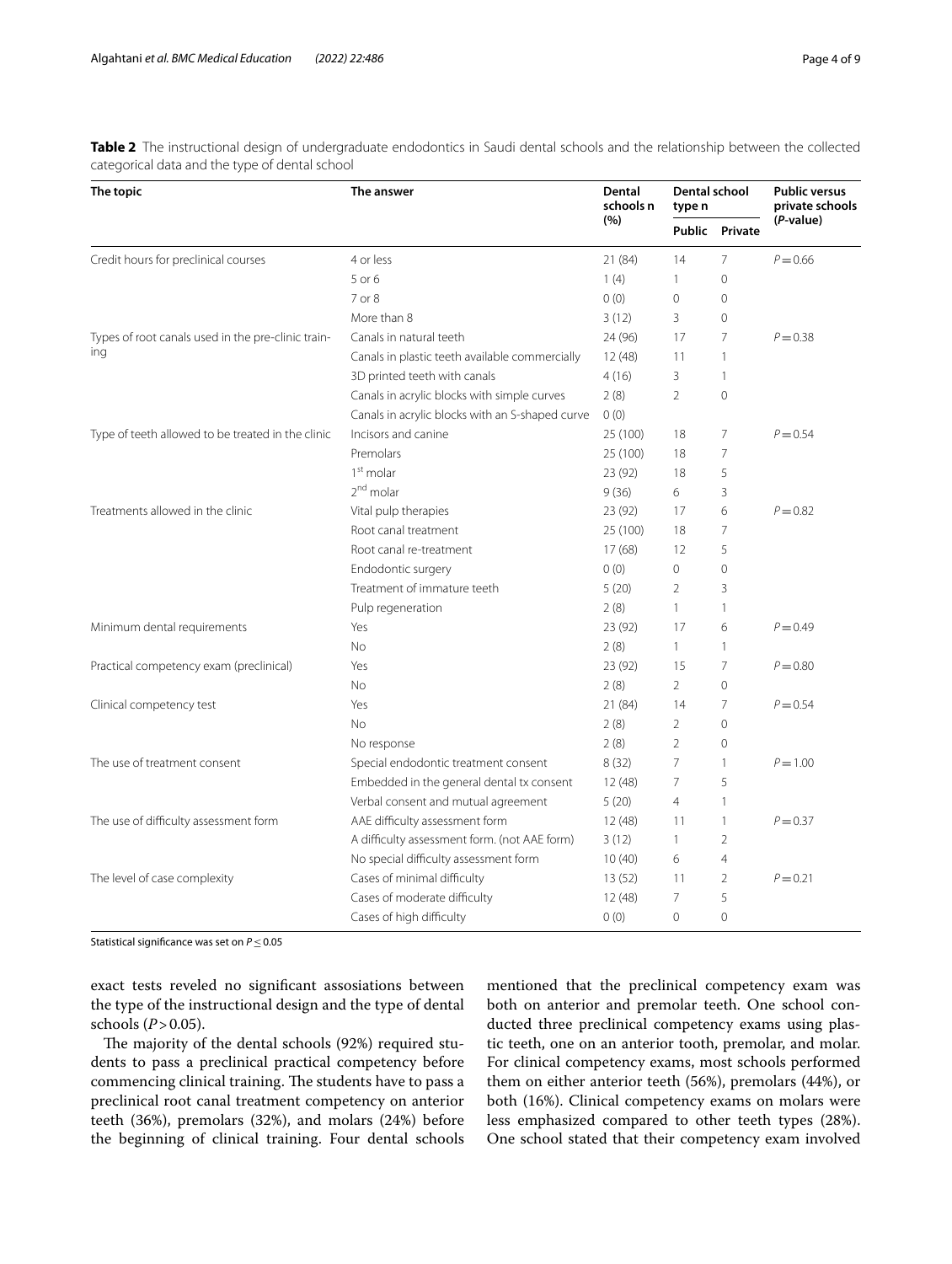asking the student to complete root canal treatment of a single canal system in one visit.

The majority of dental schools (92%) request students to complete a minimum number of endodontic requirements before graduation. Only two schools do not defne the number nor the type of their requirements (8%). The minimum number of root canal treatments required before graduation is presented in Fig. [1](#page-4-0). Single canal systems were frequently requested. The students usually have to complete up to three to six cases before graduation. Few dental schools ask their students to complete RCT of ten single canals (12%). Comparable fndings were found in the two canals system in which few schools requested ten teeth (8%). Requirements involving three to four canal systems, however, were less than three teeth in most dental schools (68%) (Fig. [2](#page-4-1)). One school asked dental students to collect procedural points instead of defning the number or the type of procedures. In this model, the students will aim to collect procedural points that will allow them to reach the minimum number of points requested for their level of education in each dental specialty. The weight of the procedural points is adjusted according to the number of canals or the difficulty of the procedure. For example, multiple canals are given more weight than a single canal. Interestingly, one school



<span id="page-4-1"></span><span id="page-4-0"></span>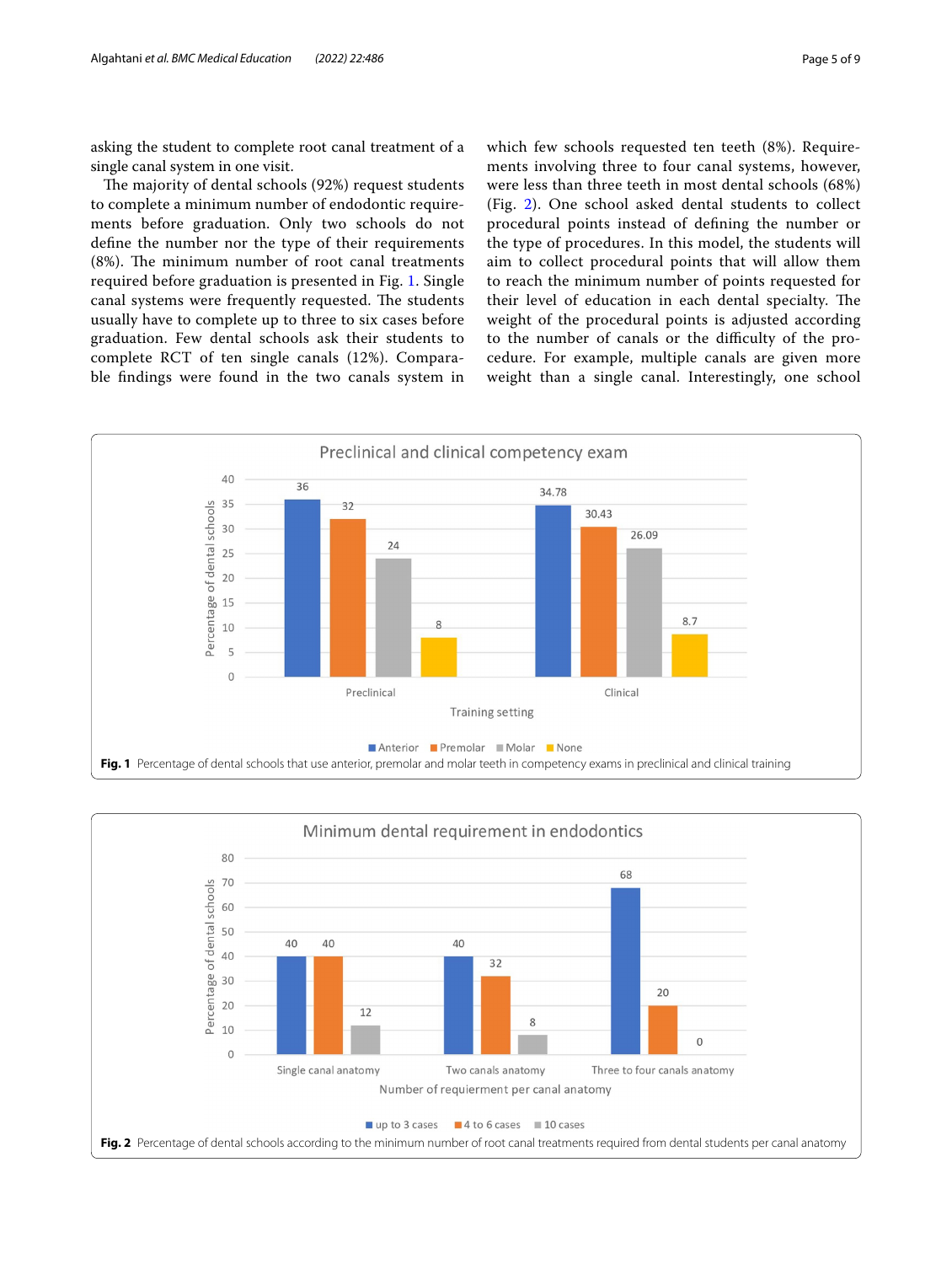additionally requested two cases of retreatment before graduation.

#### **Discussion**

The objectives of the undergraduate endodontic program directors were to graduate competent practitioners who know the basic science of endodontics and who are competent in the diagnosis and management of simple endodontic cases. They also emphasized the importance of case selection to prevent malfeasance. Undergraduate students attend less than four credit hours of preclinical endodontic courses in which they are trained to do root canal treatment on natural teeth. In the clinical setting, most schools allowed students to do RCT on single, as well as, multiple canal systems except the second molar. Moreover, students are trained to do vital pulp therapy and RCT in simple and moderately difficult cases. The majority of dental students have a competency-based assessment in preclinical and clinical training. The students usually graduate after completing a minimum number of requirements in simple or moderately difficult cases. Unfortunately, the students are not consistently using the endodontic difficulty assessment forms and not signing a special endodontic treatment consent.

The endodontic undergraduate objectives are aligned with the European Society of Endodontology (ESE) and the Australian and New Zealand Academy of Endodontists undergraduate endodontic curriculum guidelines [[37,](#page-8-7) [38\]](#page-8-8). The ESE and ADEE assume that dental students should be trained to be competent in RCT of uncomplicated single and multi-rooted teeth  $[5, 39, 40]$  $[5, 39, 40]$  $[5, 39, 40]$  $[5, 39, 40]$  $[5, 39, 40]$  $[5, 39, 40]$ . The Ministry of Health in Saudi Arabia expects qualifed general dentists to be competent in RCT of anterior teeth, and mandates they refer treatment of posterior teeth to the endodontist after performing only necessary emergency intervention [\[41\]](#page-8-11). However, Saudi students are being trained to do RCT on all teeth types except for second molars. Moreover, the Saudi students are trained to treat cases of minimal to moderate level of complexity. Several studies found that undergraduate students were least confdent in treating the molars among other teeth groups [[31](#page-8-12)[–33](#page-8-4), [35,](#page-8-5) [42](#page-8-13), [43\]](#page-8-14). Interestingly, the quality of RCT done in the Saudi public health sector was better than in the Saudi private sector and even better than some of the internationally reported fndings [\[10](#page-7-8)]. One possible reason is that the general dentist in the Saudi public sector is more likely to follow the Ministry of Health recommendation and refer posterior teeth to an endodontist. The quality of RCT was reported to be significantly lower in molars  $[13]$  $[13]$ . The same finding was also reported studying the quality of RCT among undergraduate dental students  $[39, 40, 44]$  $[39, 40, 44]$  $[39, 40, 44]$  $[39, 40, 44]$  $[39, 40, 44]$ . Therefore, RCT of molars can become the objective of graduate training in

the absence of sufficient time or resources to achieve satisfactory results in undergraduate training.

The Canadian and American endodontic case diffculty assessment form was developed to help dental practitioners to evaluate case complexity which will help them decide whether to treat or refer the case. Cases of high difficulty were defined as being clinically challenging for the most experienced practitioners. RCT of second molars and retreatments were regarded as high in difficulty  $[45]$  $[45]$ . The students were allowed to treat second molars in 36% of dental schools and perform retreatment in 68% of the dental schools. Also, the students were allowed to engage in the treatment of moderately complex cases. Case selection was one of the objectives of the undergraduate endodontic training. However, 40% of dental schools did not use any difficulty assessment form in clinical training. Tanalp et al. suggest that students are less confdent in treating complex cases because they tend to refer these cases to postgraduate residents [\[35](#page-8-5)]. However, students perceived endodontic treatment as one of the most stressful dental procedures [[46](#page-8-17)]. Because the endodontic procedure includes many steps such as local anesthesia administration, rubber dam isolation, and caries removal  $[46]$  $[46]$ . In addition to the endodontic access and root canal negotiation that requires multiple radiographs for assessment and completion of RCT visit. The management of patient anxiety and pain, post-operative pain, and endodontic fare-up may add another burden to undergraduate students [[35\]](#page-8-5). Observation studies found that the quality of RCT and the endodontic treatment outcomes were less predictable in complex cases  $[35, 40, 44, 47, 48]$  $[35, 40, 44, 47, 48]$  $[35, 40, 44, 47, 48]$  $[35, 40, 44, 47, 48]$  $[35, 40, 44, 47, 48]$  $[35, 40, 44, 47, 48]$  $[35, 40, 44, 47, 48]$  $[35, 40, 44, 47, 48]$  $[35, 40, 44, 47, 48]$  $[35, 40, 44, 47, 48]$ . Therefore, it's probably best to refer these challenging cases to a specialist who can conveniently dedicate expertise, time, and resources to manage and follow these cases closely.

### **The students**

Competency-based education focuses on preparing dental students for professional life after graduation [[49](#page-8-20)[–52](#page-8-21)]. The laboratory practical exams, clinical competencies, and procedural requirements are methods used to assess competency  $[53]$  $[53]$ . The majority of dental schools in Saudi Arabia require students to pass a clinical competency exam and to complete a minimum number of procedural requirements. In a clinical competency exam, students carefully select their competency cases to pass the test. Then the faculty will assess the dental student's ability to provide adequate RCT independently  $[53]$  $[53]$ . The quality of RCT will be assessed according to international treatment standards. Therefore, students during this process will carefully practice case difficulty assessment and will realize the importance of case selection. Standardization of clinical circumstances can be improved by providing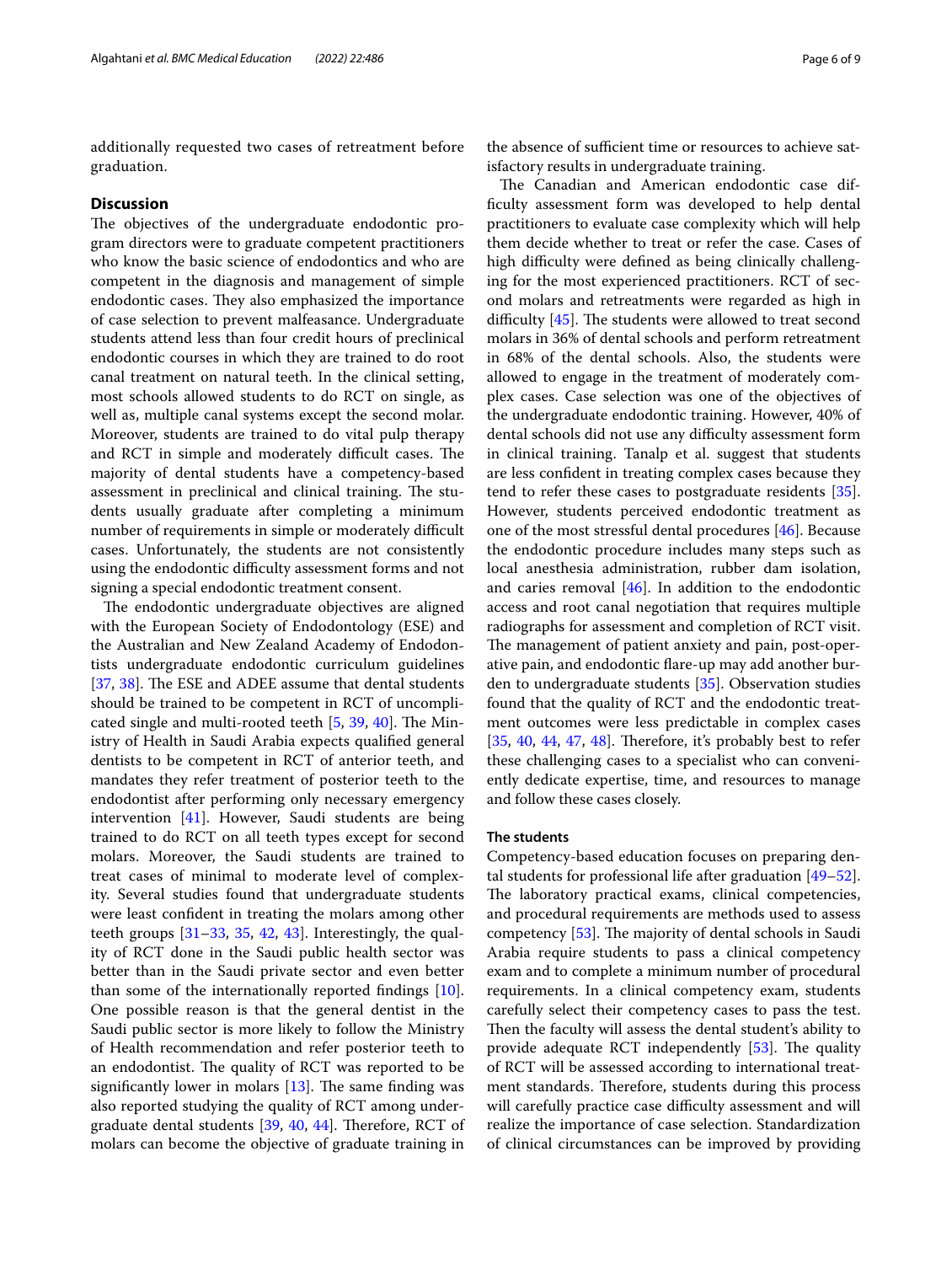a clear description of suitable clinical cases [\[54](#page-8-23)]. For example, the clinical competency exam should be on an uncomplicated single canal in the anterior region.

The number of procedural requirements is different among Saudi dental schools. Currently, there is no sound evidence that supports the need to repeat a clinical dental procedure a certain number of times before approaching competency [[55\]](#page-8-24). ESE used to recommend twenty natural teeth including extracted teeth as a minimum requirement for dental graduation [\[56](#page-8-25)]. Experiential learning theory can be used to support the importance of procedural requirements because it suggests that students learn best from experience [[57](#page-8-26)]. Moreover, Self-efficacy was a positive predictor of dental academic performance [[58\]](#page-8-27). The dental students' perception of self-efficacy was connected to their clinical experience [[59\]](#page-8-28). Furthermore, students' endodontic self-efficacy improved as they performed more RCT [[43\]](#page-8-14). However, those students endodontic self-efficacy declined in molars and retreatments [[43\]](#page-8-14).

Unexpectedly, Chamber observed that the learning curve in dental school was flat  $[55]$  $[55]$ . The possible explanation was that students aimed to perform best to pass grading criteria rather than gain dental experience. Moreover, he criticized the arbitrary practice of setting the procedural requirements numbers  $[55]$  $[55]$ . There is a need for further studies that explore the benefts of this practice and that guide educators in the decisionmaking process. Procedural requirements were regarded as an unethical practice [[53\]](#page-8-22). Moreover, dental students found procedural requirements stressful [\[60\]](#page-8-29). Dental students in Saudi Arabia reported a high level of stress during their clinical training [\[61,](#page-8-30) [62\]](#page-8-31). Endodontic procedure particularly was one of the most stressful clinical events in dental training  $[46]$ . Thoughtfully, endodontic education guidelines in Australia and New Zealand extended the duration of comprehensive inter-disciplinary clinical care to at least two years [\[38](#page-8-8)]. However, the exact number and type of teeth were not determined since it depends on patient availability [\[38\]](#page-8-8). Hence, emphasizing the duration of clinical training rather than the number and type of teeth could be benefcial and less stressful for dental students [[38\]](#page-8-8).

Few dental schools did not select practical exams or clinical requirements as assessment criteria. Alternatives and adjunctive techniques that were suggested to assess competency are portfolios, objective structured clinical examination (OSCE), triple jump exams, and longitudinal and daily evaluation [\[54\]](#page-8-23). However, these assessment techniques were not investigated in this study.

Dental schools in Saudi Arabia don't use endodontic consent for treatment consistently. General treatment consent might not clarify the possible emerging endodontic complications such as failure to achieve local anesthesia, post-operative pain, ledge, or broken instrument. Moreover, endodontic treatment consent is a valuable tool that would reinforce students' need for careful case assessment and treatment discussion with the patient. Finally, endodontic consent would set the treatment expectations for the patients and allow them to make informed dental decisions [[63](#page-8-32)].

Most of the endodontic topics were covered which was similar to the fndings of the United Kingdom and Spain [\[36](#page-8-6), [64](#page-8-33)]. Fortunately, 96% of preclinical training was on natural teeth. Preclinical training on natural teeth is recommended since it's more challenging and realistic [[65,](#page-8-34) [66](#page-8-35)]. Alternative options to natural teeth have been explored in the literature  $[65, 66]$  $[65, 66]$  $[65, 66]$  $[65, 66]$ . The public and private schools had a similar approach to the instructional design of undergraduate endodontics in Saudi Arabia. One possible explanation is that the sample size for both of these schools was small to detect actual diferences between them. Since the statistical fndings were highly susceptible to type II error, the results have to be carefully interpreted.

The development of national guidelines for undergraduate endodontic education is recommended since it will improve the alliance among Saudi dental schools. Moreover, national guidelines would combine upto-date evidence in best practices in education and endodontics. These guidelines will help undergraduate program directors to make key decisions that will enhance the training and performance of dental graduates. Finally, further research is needed to explore the best teaching and assessment methods to ensure endodontic competency, specifcal topics such as the learning curve in endodontics and the requirements number.

# **Conclusion**

The undergraduate endodontic objectives are aligned with European endodontic guidelines. Saudi students are trained to do vital pulp therapy and RCT on mild to moderately complex cases. Procedural requirements and competency clinical exams are used to assess competency in the majority of dental schools. Endodontic treatment consent and difficulty assessment form are not consistently used. The development of national guidelines for undergraduate endodontic education is recommended.

#### **Abbreviations**

RCT: Root canal treatment; CODA: The Commission of Dental Accreditation; ADEE: Association of Dental Education in Europe; ESE: European Society of Endodontology; OSCE: Objective structured clinical examination.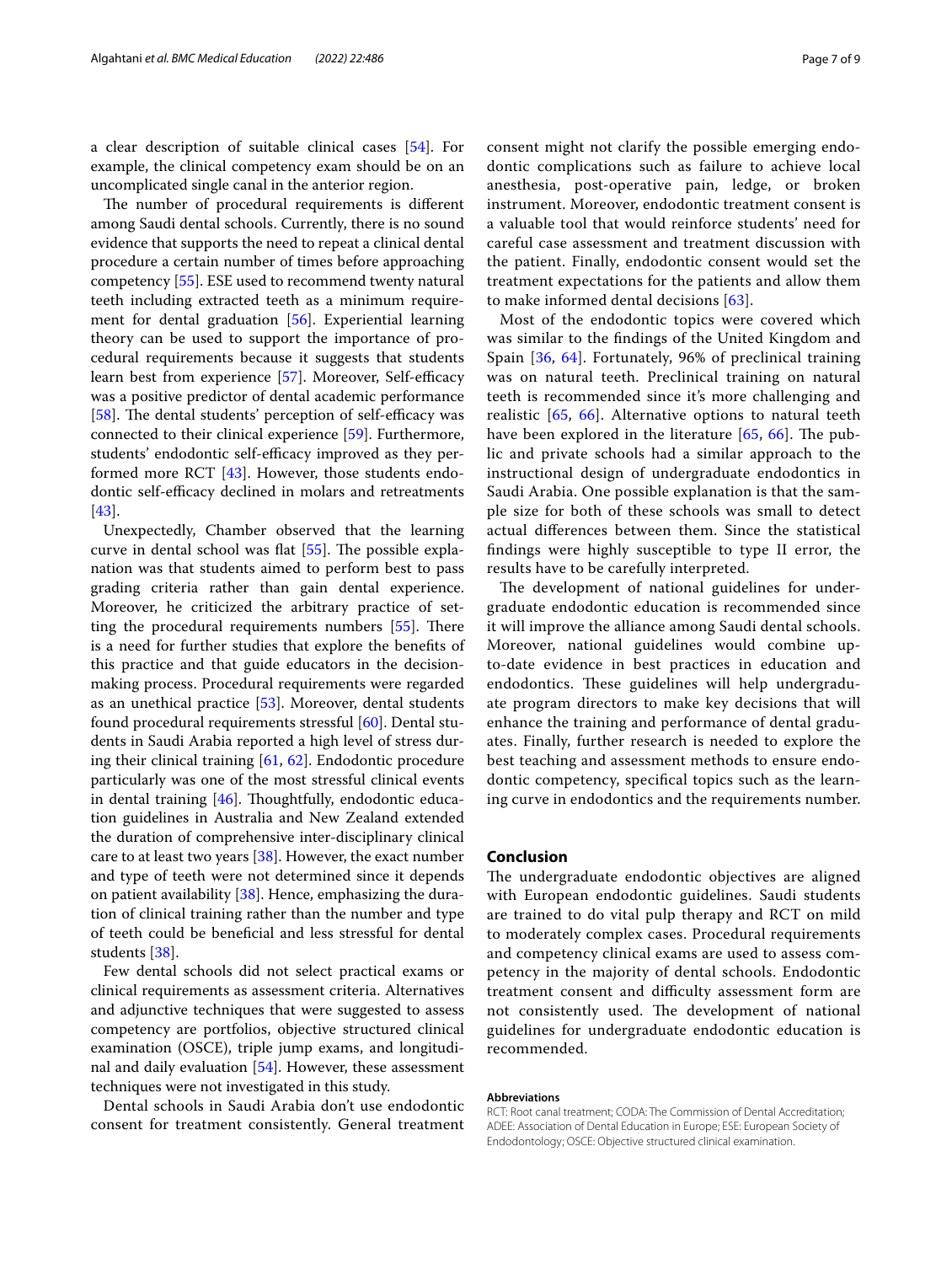# **Supplementary Information**

The online version contains supplementary material available at [https://doi.](https://doi.org/10.1186/s12909-022-03548-8) [org/10.1186/s12909-022-03548-8](https://doi.org/10.1186/s12909-022-03548-8).

## **Additional fle 1.**

**Additional fle 2.** 

#### **Acknowledgements**

Princess Nourah bint Abdulrahman University Researchers Supporting Project number (PNURSP2022R162), Princess Nourah bint Abdulrahman University, Riyadh, Saudi Arabia.

#### **Authors' contributions**

F.A and R.B study conception and design; F.A, E.A, L.A and A.A data collection: F.A, R.B and R.A; analysis and interpretation of results; F.A, R.B and R.A draft manuscript preparation; All authors reviewed the results and approved the fnal version of the manuscript.

#### **Funding**

Princess Nourah bint Abdulrahman University Researchers Supporting Project number (PNURSP2022R162), Princess Nourah bint Abdulrahman University, Riyadh, Saudi Arabia.

#### **Availability of data and materials**

All data generated or analysed during this study are included in this published article [and its supplementary information fles].

# **Declarations**

#### **Ethics approval and consent to participate**

Ethics approval was waived by the institutional review board in Princess Nourah Bint Abdulrahman University, Riyadh, Saudi Arabia (IRB log number: 20–016) since the research involved survey procedures that collect existing data and documents in a manner that human subjects can not be identifed directly or indirectly. Written informed consent was obtained from each of the participants. The anonymity of participants was guaranteed and all of the participants voluntarily participated in the study. All methods were performed following the relevant guidelines and regulations.

#### **Consent for publication**

Not applicable.

#### **Competing interests**

The authors declare that they have no competing interests.

#### **Author details**

<sup>1</sup> Department of Clinical Dental Sciences, College of Dentistry, Princess Nourah bint Abdulrahman University, P.O. Box 84428, Riyadh 11671, Saudi Arabia. 2 <sup>2</sup> Dental Intern, College of Dentistry, Princess Nourah bint Abdulrahman University, P.O. Box 84428, Riyadh 11671, Saudi Arabia. <sup>3</sup> Department of Restorative Dental Science, College of Dentistry, King Saud University, Riyadh, Saudi Arabia.

Received: 22 December 2021 Accepted: 14 June 2022 Published online: 23 June 2022

#### **References**

- <span id="page-7-0"></span>1. An GK, Morse DE, Kunin M, Goldberger RS, Psoter WJ. Association of radiographically diagnosed apical periodontitis and cardiovascular disease: a hospital records-based study. J Endod. 2016;42:916–20.
- 2. Gomes MS, Blattner TC, Sant' Ana Filho M, Grecca FS, Hugo FN, Fouad AF, et al. Can apical periodontitis modify systemic levels of infammatory markers? A systematic review and meta-analysis. J Endod. 2013;39:120–17.
- <span id="page-7-1"></span>3. Segura-Egea JJ, Martín-González J, Castellanos-Cosano L. Endodontic medicine: connections between apical periodontitis and systemic diseases. Int Endod J. 2015;48:933–51.
- <span id="page-7-2"></span>4. Ng YL, Mann V, Gulabivala K. Outcome of secondary root canal treatment: a systematic review of the literature. Int Endod J. 2008;41:1026–46.
- <span id="page-7-4"></span>5. Ng YL, Mann V, Rahbaran S, Lewsey J, Gulabivala K. Outcome of primary root canal treatment: systematic review of the literature - Part 2. Infuence of clinical factors. Int Endod J. 2008;41:6–31.
- <span id="page-7-3"></span>6. Ng YL, Mann V, Rahbaran S, Lewsey J, Gulabivala K. Outcome of primary root canal treatment: Systematic review of the literature - Part 1. Efects of study characteristics on probability of success. Int Endod J. 2007;40:921–39.
- <span id="page-7-5"></span>7. Aguilar P, Linsuwanont P. Vital pulp therapy in vital permanent teeth with cariously exposed pulp: a systematic review. J Endod. 2011;37:581–7.
- <span id="page-7-6"></span>8. Alrahabi M, Ahmad MS. Knowledge regarding technical aspects of nonsurgical root canal treatment in Al-Madinah Al-Munawarah private dental centers. Saudi Endod J. 2015;5:155–60.
- <span id="page-7-7"></span>9. Dietz GC, Dietz GC. The endodontist and the general dentist. Dent Clin North Am. 1992;36:459–71.
- <span id="page-7-8"></span>10. Al-Obaida MI, Alwehaiby KM, Al-Hindi OH, Merdad K, Al-Madi EM. Radiographic evaluation of the technical quality of root canal flling in Riyadh government and private hospitals. Saudi Endod J. 2020;10:194–8.
- 11. Alrahabi M, Younes HB. A cross-sectional study of the quality of root canal treatment in Al-Madinah Al-Munawwarah. Saudi Endod J. 2016;6:31–5.
- 12. Boucher Y, Matossian L, Rilliard F, Machtou P. Radiographic evaluation of the prevalence and technical quality of root canal treatment in a French subpopulation. Int Endod J. 2002;35:229–38.
- <span id="page-7-19"></span>13. Chueh LH, Chen SC, Lee CM, Hsu YY, Pai SF, Kuo ML, et al. Technical quality of root canal treatment in Taiwan. Int Endod J. 2003;36:416–22.
- <span id="page-7-9"></span>14. Di Filippo G, Sidhu SK, Chong BS. Apical periodontitis and the technical quality of root canal treatment in an adult sub-population in London. Br Dent J. 2014;216:E22–E22.
- <span id="page-7-10"></span>15. Koch M, Wolf E, Tegelberg Å, Petersson K. Efect of education intervention on the quality and long-term outcomes of root canal treatment in general practice. Int Endod J. 2015;48:680–9.
- <span id="page-7-11"></span>16. Qualtrough AJE. Undergraduate endodontic education: What are the challenges? Br Dent J. 2014;216:361–4.
- <span id="page-7-12"></span>17. Abu-Tahun I, El-Ma'aita A, Khraisat A. Satisfaction of undergraduate students at University of Jordan after root canal treatment of posterior teeth using rotary or hand preparation. Aust Endod J. 2016;42:66–72.
- 18. Dahlström L, Molander A, Reit C. The impact of a continuing education programme on the adoption of nickel-titanium rotary instrumentation and root-flling quality amongst a group of Swedish general dental practitioners. Eur J Dent Educ. 2015;19:23–30.
- 19. Koch K, Brave D. Bioceramic technology the game changer in endodontics. Practice. 2009:13–7.
- 20. Koch K, Brave D. The increased use of bioceramics in endodontics. Dentaltown. 2009:39–43.
- <span id="page-7-13"></span>21. Chybowski EA, Glickman GN, Patel Y, Fleury A, Solomon E, He J. Clinical outcome of non-surgical root canal treatment using a single-cone technique with endosequence bioceramic sealer: a retrospective analysis. J Endod. 2018;44:941–5.
- <span id="page-7-14"></span>22. Levin L, Halperin-Sternfeld M. Tooth preservation or implant placement: a systematic review of long-term tooth and implant survival rates. J Am Dent Assoc. 2013;144:1119–33.
- <span id="page-7-15"></span>23. Commission on Dental Accreditation Accreditation Standards For Dental Education Programs. Commission on Dental Accreditation (CODA). Coda. org. 2018.<https://www.ada.org/en/coda>. Accessed 8 Jul 2021.
- <span id="page-7-16"></span>24. Essam O, Boyle EL, Whitworth JM, Jarad FD. The Endodontic Complexity Assessment Tool (E-CAT): a digital form for assessing root canal treatment case difculty. Int Endod J. 2021;54:1189–99.
- 25. Haug SR, Solfield AF, Ranheim LE, Bårdsen A. Impact of case difficulty on endodontic mishaps in an undergraduate student clinic. J Endod. 2018;44:1088–95.
- <span id="page-7-17"></span>26. Ree MH, Timmerman MF, Wesselink PR. An evaluation of the usefulness of two endodontic case assessment forms by general dentists. Int Endod J. 2003;36:545–55.
- <span id="page-7-18"></span>27. National Commission for Academic Accreditation. National Qualifcations Framework for Higher Education in the Kingdom of Saudi Arabia. 2009. [https://www.mu.edu.sa/sites/default/fles/National%20Qualifcations%](https://www.mu.edu.sa/sites/default/files/National%20Qualifications%20Framework%20for%20HE%20in%20KSA.pdf) [20Framework%20for%20HE%20in%20KSA.pdf.](https://www.mu.edu.sa/sites/default/files/National%20Qualifications%20Framework%20for%20HE%20in%20KSA.pdf) Accessed 8 Jul 2021.